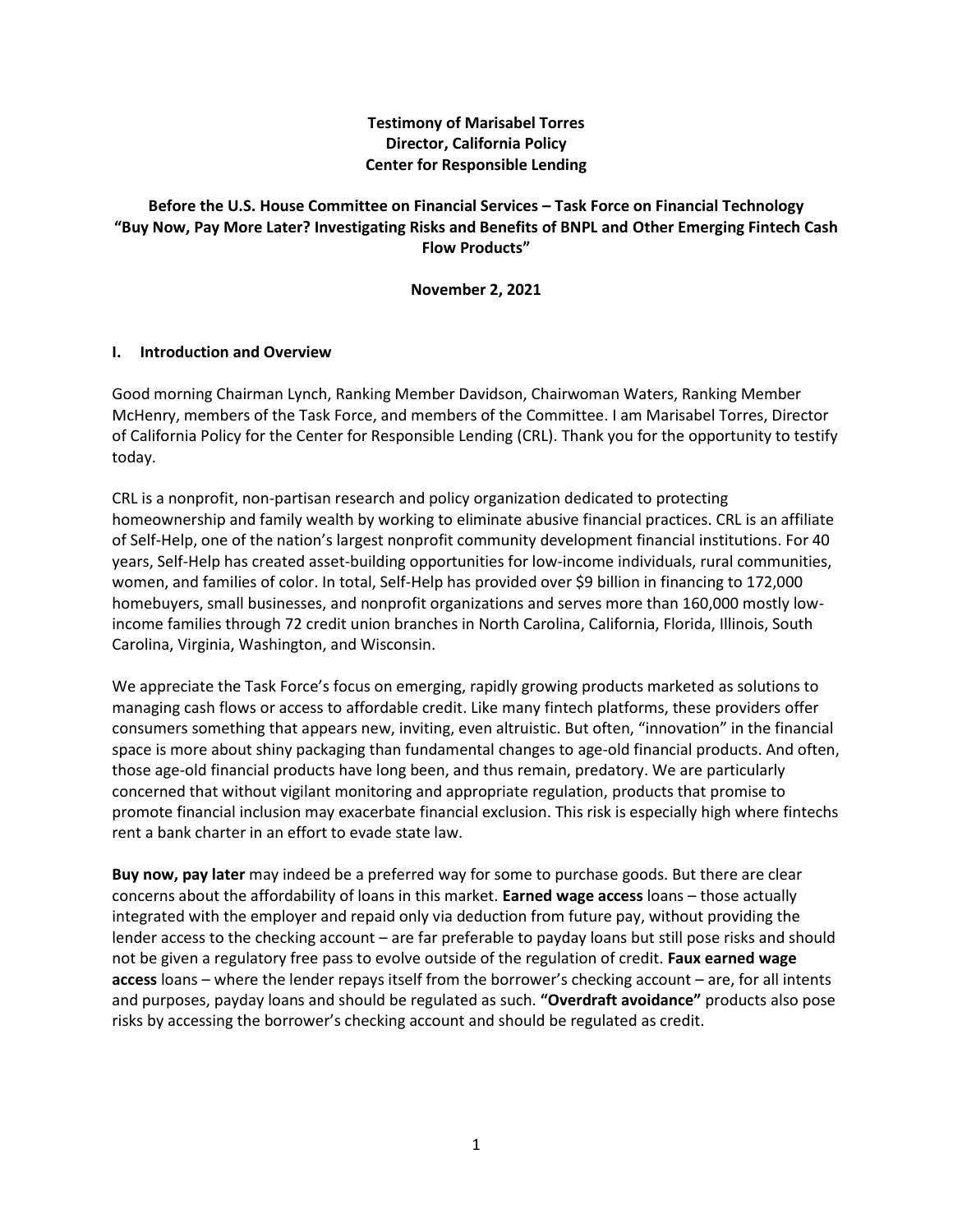#### **Our top-line recommendations are as follows**:

- **Buy Now, Pay Later (BNPL):**
	- $\circ$  CFPB should use its market monitoring authority to collect, analyze, and publish data from the largest providers (anonymized) to better identify risks within the market.
	- $\circ$  CFPB should also issue a larger participant rule to define the market and then actively supervise large BNPL lenders to ensure, at a minimum, that they are not engaged in unfair, deceptive, or abusive acts or practices or unlawful discrimination.
	- $\circ$  CFPB should ultimately ensure that BNPL lenders make loans only after determining the borrower's ability to repay, considering both income and expenses or obligations, and that these lenders are not charging unfair fees.
	- $\circ$  States should require BNPL lenders to obtain state licenses and consider collecting data to better illuminate the risks involved in these programs.
- **Earned Wage Access (EWA):** 
	- o CFPB should repeal or significantly amend its actions concluding that certain EWAs are not credit (see October 2021 letter from the National Consumer Law Center (NCLC) and  $CRL$ ;<sup>1</sup>
	- o States should generally regulate EWA programs under their state credit laws.
- **Faux EWA and "overdraft avoidance" apps:**
	- $\circ$  CFPB should supervise these lenders pursuant to its authority under Dodd-Frank to supervise payday lenders regardless of their size;
	- o States should regulate these lenders under their state credit laws;
	- $\circ$  CFPB and states should affirm that "tips" on extensions of credit are evasive attempts to disguise interest charges;
	- $\circ$  CFPB and states should monitor use of "participation fees" to ensure they are not being used to evade regulation as credit.

#### **II. Buy Now, Pay Later**

Buy Now, Pay Later (BNPL) loans are typically designed in a way that may precisely avoid coverage under the Truth in Lending Act (TILA).<sup>2</sup> That law excludes from the definition of "creditor" one who extends credit that doesn't require a finance charge and is repayable in four or fewer installments. BNPL products are typically structured with no finance charge and as repayable in no more than four installments. The fact that this appears to be a "free credit" product raises the question: What's the catch?

It turns out there are a number of catches – some demonstrable, some potential – which require regulatory attention and response. We address these in subsection B. below.

Our discussion of concerns is not to disregard that – for borrowers who have the ability to repay – BNPL may be preferable to a credit card or other forms of borrowing. U.S. consumers with revolving credit

<sup>1</sup> *See* Letter from National Consumer Law Center & Center for Responsible Lending to CFPB (Oct. 12, 2021), [https://www.responsiblelending.org/sites/default/files/nodes/files/research-publication/crl-nclc-ewa-letter-to](https://www.responsiblelending.org/sites/default/files/nodes/files/research-publication/crl-nclc-ewa-letter-to-cfpb-oct2021.pdf)[cfpb-oct2021.pdf.](https://www.responsiblelending.org/sites/default/files/nodes/files/research-publication/crl-nclc-ewa-letter-to-cfpb-oct2021.pdf)

<sup>&</sup>lt;sup>2</sup> BNPL loans could fall under TILA if they are structured to hide a finance charge or if they are deemed analogous to charge cards.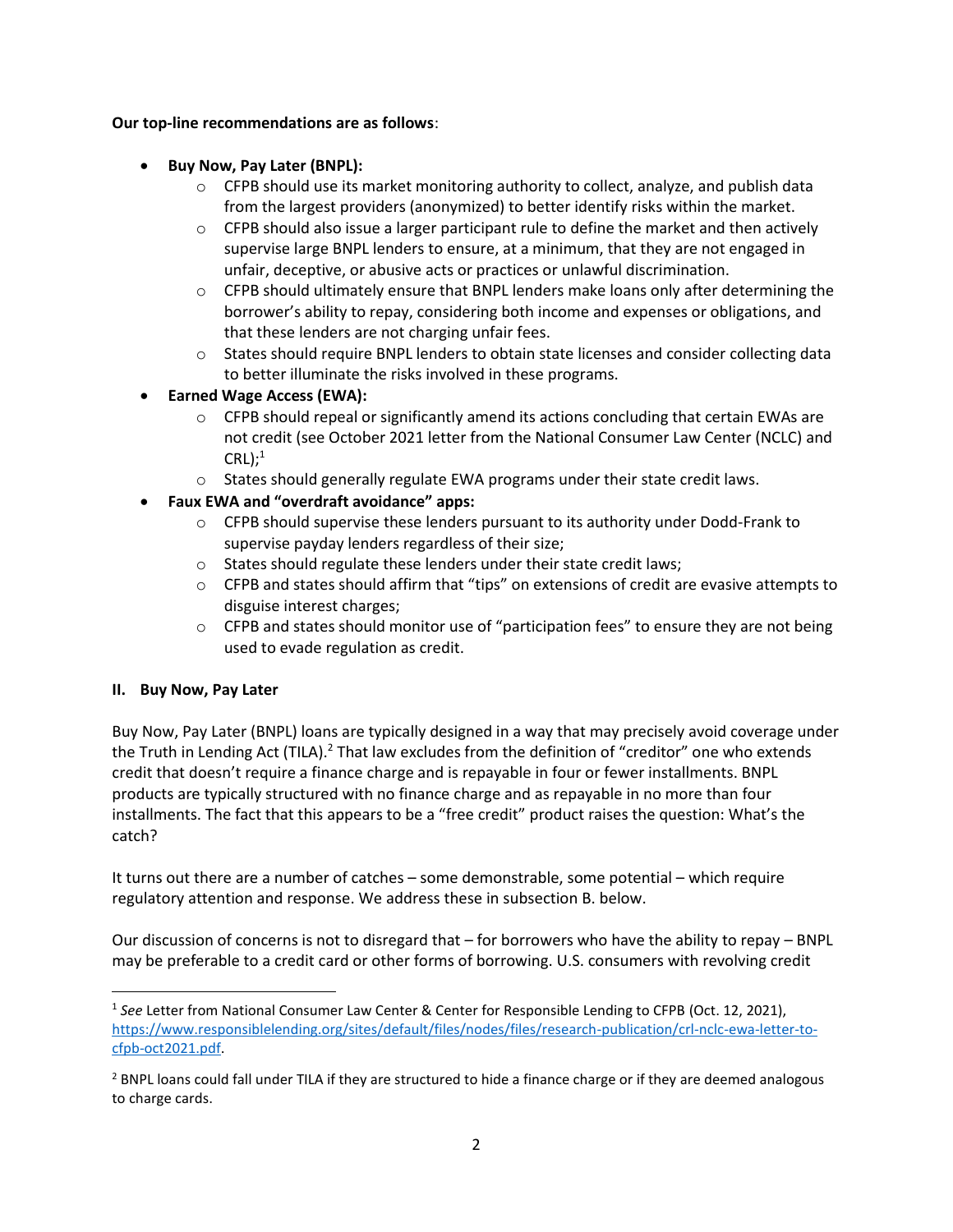card debt pay over \$100 billion annually in related interest and fees.<sup>3</sup> These consumers tend to be those without the means to pay off their entire balance each month and find themselves in debt month after month for years on end. To the extent no- or low-cost installment loans could offer responsible closedend credit that consumers pay off within a reasonable time period, consumers may indeed benefit substantially. But it is imperative that these loans be responsible and the payments affordable – and not just the interest rate, which may be zero percent, but the principal. Otherwise, these loans will often simply pile unsustainable debt onto debt burdens consumers are already struggling to manage. And without at least regulatory oversight, we can only hope for responsible, affordable lending.

A final introductory note: We are wearied by the now-familiar claim, particularly among many occupying the "fintech" space, that extending credit, without any accompanying requirement that it be affordable, promotes financial inclusion. **Unaffordable credit may provide a quick inflow of cash, but it exacerbates financial exclusion over the longer term which, in the case of BNPL, can be just a few weeks or months down the road.** And a number of incentives in the BNPL space make it particularly susceptible to unaffordable lending.

## **A. BNPL is exploding, so risks present on a large and growing scale.**

As has been widely reported, the BNPL market has exploded over the last year or two, with data suggesting it has increased anywhere from 200% to 350% over the last year.<sup>4</sup> Afterpay's November 2021 sales were more than double those a year earlier.<sup>5</sup> One survey found that 42% of American consumers have used BNPL.<sup>6</sup> The valuations of the major BNPL firms are in the tens of billions of dollars. Projections show BNPL reaching 10% of all e-commerce dollar volume by 2024:

<sup>4</sup> Cardify, Covid-19 and the surge of "buy now, pay later" (July 29, 2020)[, https://www.cardify.ai/reports/buy-now](https://www.cardify.ai/reports/buy-now-pay-later)[pay-later;](https://www.cardify.ai/reports/buy-now-pay-later) Kate Fitzgerald, *Missed payments don't faze new buy now/pay later lenders*, American Banker, Sept. 17, 2021, [https://www.americanbanker.com/news/missed-payments-dont-faze-new-buy-now-pay-later](https://www.americanbanker.com/news/missed-payments-dont-faze-new-buy-now-pay-later-lenders?position=editorial_2&campaignname=AB%20Daily%20Briefing-09202021&utm_source=newsletter&utm_medium=email&utm_campaign=V2_AB_Daily_2021%2B%27-%27%2B09202021&bt_ee=nGfLaLr2vIJND2KI3HAiDNOjCYfFNKMqHuorZKCNJNBjX8N7b5T9YololuV%2FB6GO&bt_ts=1632142941186)[lenders?position=editorial\\_2&campaignname=AB%20Daily%20Briefing-](https://www.americanbanker.com/news/missed-payments-dont-faze-new-buy-now-pay-later-lenders?position=editorial_2&campaignname=AB%20Daily%20Briefing-09202021&utm_source=newsletter&utm_medium=email&utm_campaign=V2_AB_Daily_2021%2B%27-%27%2B09202021&bt_ee=nGfLaLr2vIJND2KI3HAiDNOjCYfFNKMqHuorZKCNJNBjX8N7b5T9YololuV%2FB6GO&bt_ts=1632142941186)[09202021&utm\\_source=newsletter&utm\\_medium=email&utm\\_campaign=V2\\_AB\\_Daily\\_2021%2B%27-](https://www.americanbanker.com/news/missed-payments-dont-faze-new-buy-now-pay-later-lenders?position=editorial_2&campaignname=AB%20Daily%20Briefing-09202021&utm_source=newsletter&utm_medium=email&utm_campaign=V2_AB_Daily_2021%2B%27-%27%2B09202021&bt_ee=nGfLaLr2vIJND2KI3HAiDNOjCYfFNKMqHuorZKCNJNBjX8N7b5T9YololuV%2FB6GO&bt_ts=1632142941186) [%27%2B09202021&bt\\_ee=nGfLaLr2vIJND2KI3HAiDNOjCYfFNKMqHuorZKCNJNBjX8N7b5T9YololuV%2FB6GO&bt\\_ts](https://www.americanbanker.com/news/missed-payments-dont-faze-new-buy-now-pay-later-lenders?position=editorial_2&campaignname=AB%20Daily%20Briefing-09202021&utm_source=newsletter&utm_medium=email&utm_campaign=V2_AB_Daily_2021%2B%27-%27%2B09202021&bt_ee=nGfLaLr2vIJND2KI3HAiDNOjCYfFNKMqHuorZKCNJNBjX8N7b5T9YololuV%2FB6GO&bt_ts=1632142941186) [=1632142941186.](https://www.americanbanker.com/news/missed-payments-dont-faze-new-buy-now-pay-later-lenders?position=editorial_2&campaignname=AB%20Daily%20Briefing-09202021&utm_source=newsletter&utm_medium=email&utm_campaign=V2_AB_Daily_2021%2B%27-%27%2B09202021&bt_ee=nGfLaLr2vIJND2KI3HAiDNOjCYfFNKMqHuorZKCNJNBjX8N7b5T9YololuV%2FB6GO&bt_ts=1632142941186)

<sup>&</sup>lt;sup>3</sup> Financial Health Network, The FinHealth Spend Report 2021, at 27, <u>https://s3.amazonaws.com/cfsi-innovation-</u> [files-2018/wp-content/uploads/2021/04/19180204/FinHealth\\_Spend\\_Report\\_2021.pdf.](https://s3.amazonaws.com/cfsi-innovation-files-2018/wp-content/uploads/2021/04/19180204/FinHealth_Spend_Report_2021.pdf)

<sup>5</sup> Penelope Wang, *The Hidden Risks of Buy-Now, Pay-Later Plans*, Consumer Reports, Feb. 14, 2021, <https://www.consumerreports.org/shopping-retail/hidden-risks-of-buy-now-pay-later-plans-a7495893275/> ("Consumer Reports, 2021").

<sup>6</sup> Nelson Akeredolu, Andrew Braden, Joshua Friedman, and Laura Udis, CFPB, *Should you buy now and pay later?* (July 6, 2021)[, https://www.consumerfinance.gov/about-us/blog/should-you-buy-now-and-pay-later/](https://www.consumerfinance.gov/about-us/blog/should-you-buy-now-and-pay-later/) (citing Credit Karma/Qualtrics survey, [https://www.creditkarma.com/insights/i/buy-now-pay-later-missed-payments\)](https://www.creditkarma.com/insights/i/buy-now-pay-later-missed-payments) ("CFPB, BNPL 2021").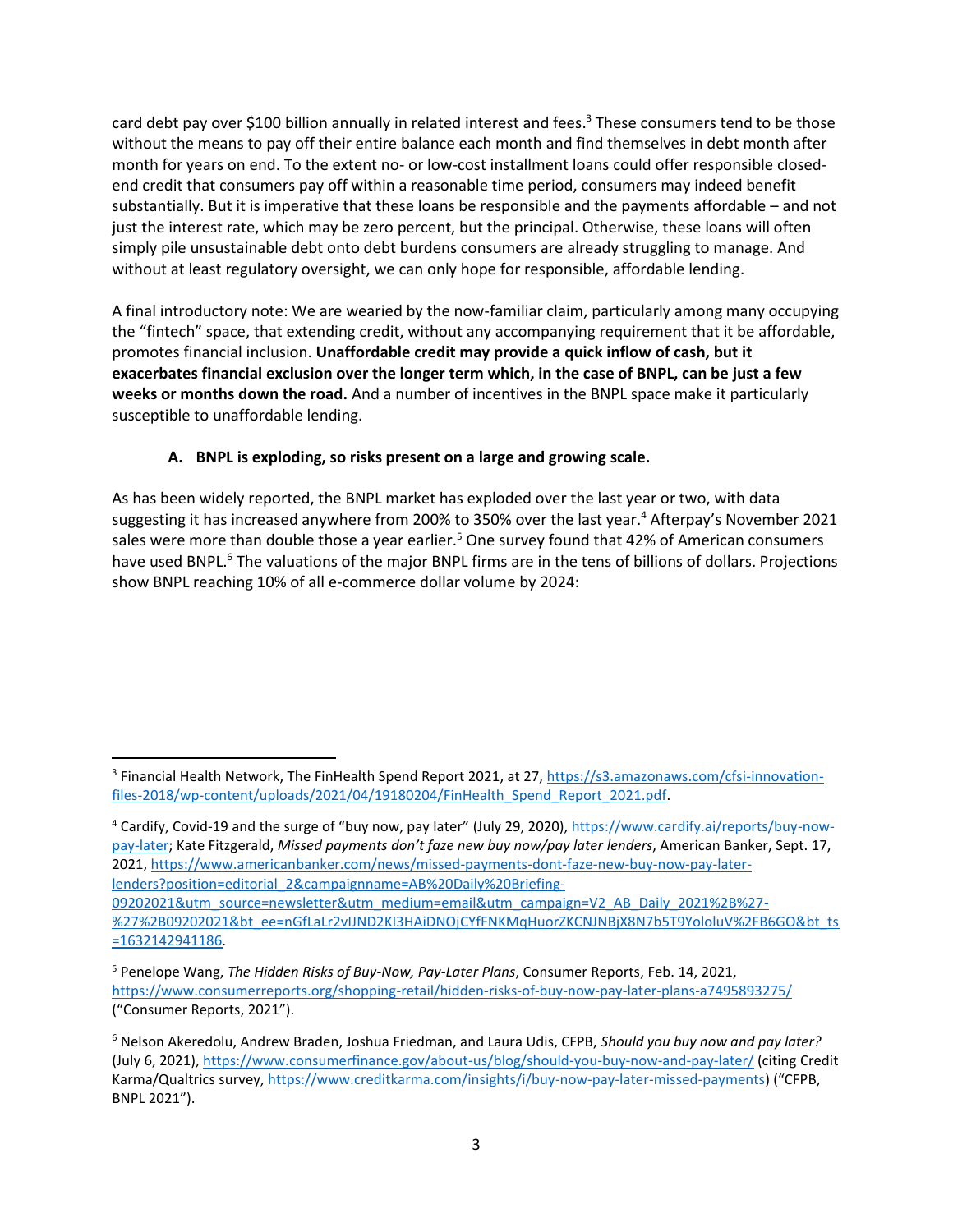#### **Figure 1:**

BNPL transactions are expected to reach 10% of all e-commerce by 2024 as the US catches up to more mature markets



Note: E-commerce revenue growth assumed at same rate as 2020-2021.

Source: Credit Suisse (2021), AFRM Q3 Results; US Census Bureau (2021), Estimated Quarterly U.S. Retail Sales (Adjusted1): Total and E-commerce; Research and Markets (2021), United States Buy Now Pay Later Business and Investment Opportunities (2019-2028) Databook; Accenture analysis. Worldpay (2021),<br>Global Payments Report; Payments Journal (2021), In Australia, BNPL is Bi

#### **SOURCE: Accenture (Commissioned by Afterpay), The Economic Impact of Buy Now, Pay Later in the U.S. (Sept. 2021)<sup>7</sup>**

California regulatory data released earlier this month – which the state has collected after wisely determining that BNPL lenders are making "loans" within the state and requiring them to be licensed as consumer finance lenders (discussed further below) - show a "surge" in BNPL lending.<sup>8</sup> The top six BNPL lenders in California accounted for 10.9 million, or 91%, of the 12 million total consumer loans originated in the state in 2020.<sup>9</sup>

Thus, it is clear that to the extent there are risks within the BNPL market, they exist on a wide and growing scale.

<sup>&</sup>lt;sup>7</sup> Accenture (Commissioned by Afterpay), The Economic Impact of Buy Now, Pay Later in the US, at 13 (Sept. 2021), [https://afterpay-corporate.yourcreative.com.au/wp-content/uploads/2021/10/Economic-Impact-of-BNPL-in-the-](https://afterpay-corporate.yourcreative.com.au/wp-content/uploads/2021/10/Economic-Impact-of-BNPL-in-the-US-vF.pdf)[US-vF.pdf](https://afterpay-corporate.yourcreative.com.au/wp-content/uploads/2021/10/Economic-Impact-of-BNPL-in-the-US-vF.pdf) ("Accenture (Commissioned by Afterpay)").

<sup>8</sup> Ca. Dept. of Financial Protection and Innovation, Annual Report of Finance Lenders, Brokers, and PACE Administrators Licensed Under the California Financing Law, at 2 (2020), [https://dfpi.ca.gov/2021/10/07/dfpi](https://dfpi.ca.gov/2021/10/07/dfpi-report-shows-changes-in-consumer-lending-decrease-in-pace-program/)[report-shows-changes-in-consumer-lending-decrease-in-pace-program/.](https://dfpi.ca.gov/2021/10/07/dfpi-report-shows-changes-in-consumer-lending-decrease-in-pace-program/)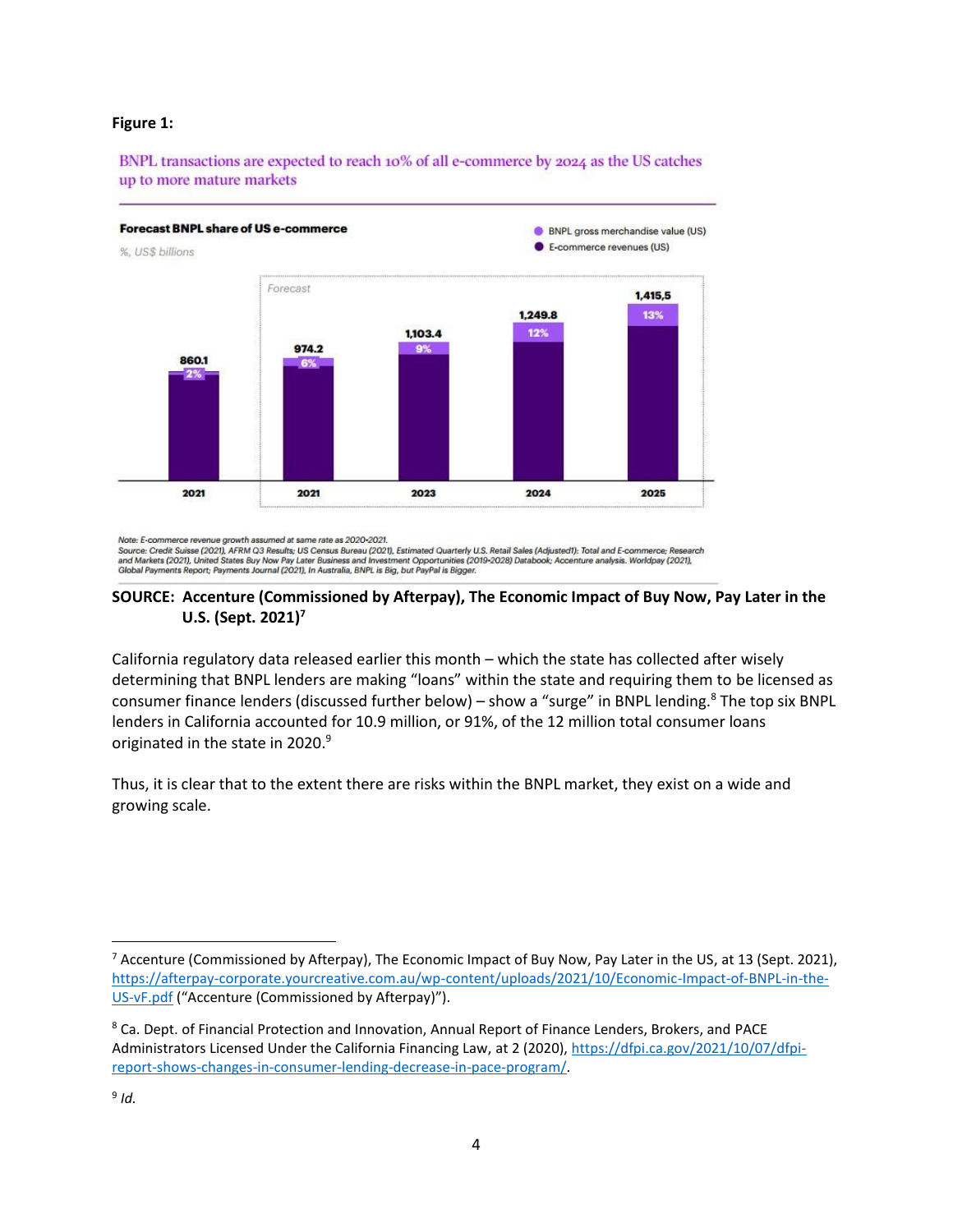### **B. Causes for concern with BNPL**

### **1. Unaffordable loans**

BNPL lenders do not engage in traditional underwriting.<sup>10</sup> They generally verify identity and require a debit card or credit card to make payments and run a "soft" credit check but not a hard credit inquiry.<sup>11</sup> Lenders often also check the consumer's performance history with that particular lender. Several factors suggest that BNPL loans are not meaningfully underwritten for ability-to-repay, resulting in unaffordable loans:

- Rates of bad debts: Data out of Australia (which has the same largest BNPL market provider as the U.S.) found that, among its eight largest BNPL lenders, bad debts amounted to 30% of revenues.<sup>12</sup>
- Rates of delinquency: According to a Reuters-commissioned survey released in September, more than a third of BNPL borrowers had fallen behind on one or more payments.<sup>13</sup> A 2020 study found that 43% had fallen behind, although two-thirds said the reason was having lost track of payments (another risk with BNLP loans) rather than lack of funds. $^{14}$
- Provider access to payment devices reduces incentives to underwrite: BNPL lenders typically require a debit card or credit card to be linked to the borrower's account, against which the lender applies payments. They likely encourage large portions of customers to enroll in auto-pay to avoid missing payments. Reliance on autopay reduces incentives to underwrite since the lender can expect to debit the account even when the borrower may not have sufficient funds.

Notably, some BNPL providers also permit repayment via credit card. For those with revolving credit outstanding on their cards, these charges will begin to accrue interest from the day they post, and the so-called "free" BNPL loan will not, in fact, be free. This practice – essentially using a credit card to pay off other debt – is one that credit card issuers often don't permit with traditional credit card debt. For example, Visa and Mastercard do not permit a credit card to be paid off with a different credit card. The practice is prohibited for certain debts like federal student loans.<sup>15</sup> This BNPL practice prompted one major credit card issuer to stop processing

<sup>14</sup> Consumer Reports, 2021.

 $10$  CFPB reports that BNPL providers only require that the borrower be at least 18 years old, have a mobile phone number, and have a debit or credit card to make payments, and ensure they can validate the borrower's identity, CFPB, BNPL 2021.

 $11$  *[Id.](https://www.consumerfinance.gov/about-us/blog/should-you-buy-now-and-pay-later/)* 

<sup>&</sup>lt;sup>12</sup> McLean Roche Consulting Group, Global Payments 2020-30, A seismic shift in the next ten years, Submission to Treasury Inquiry, at 37[, https://treasury.gov.au/sites/default/files/2021-02/147719\\_mclean-roche\\_0.pdf.](https://treasury.gov.au/sites/default/files/2021-02/147719_mclean-roche_0.pdf)

<sup>13</sup> Anna Irrera, *As 'buy now, pay later' surges, a third of U.S. users fall behind on payments*, Reuters, Sept. 9, 2021, <https://www.reuters.com/technology/buy-now-pay-later-surges-third-us-users-fall-behind-payments-2021-09-09/> (reporting on an August 2021 Qualtrics survey of 1,044 adults on behalf of Credit Karma).

<sup>15</sup> *See*, *e.g.*[, https://www.chase.com/personal/credit-cards/education/basics/can-you-pay-off-a-loan-with-a-credit](https://www.chase.com/personal/credit-cards/education/basics/can-you-pay-off-a-loan-with-a-credit-card)[card.](https://www.chase.com/personal/credit-cards/education/basics/can-you-pay-off-a-loan-with-a-credit-card)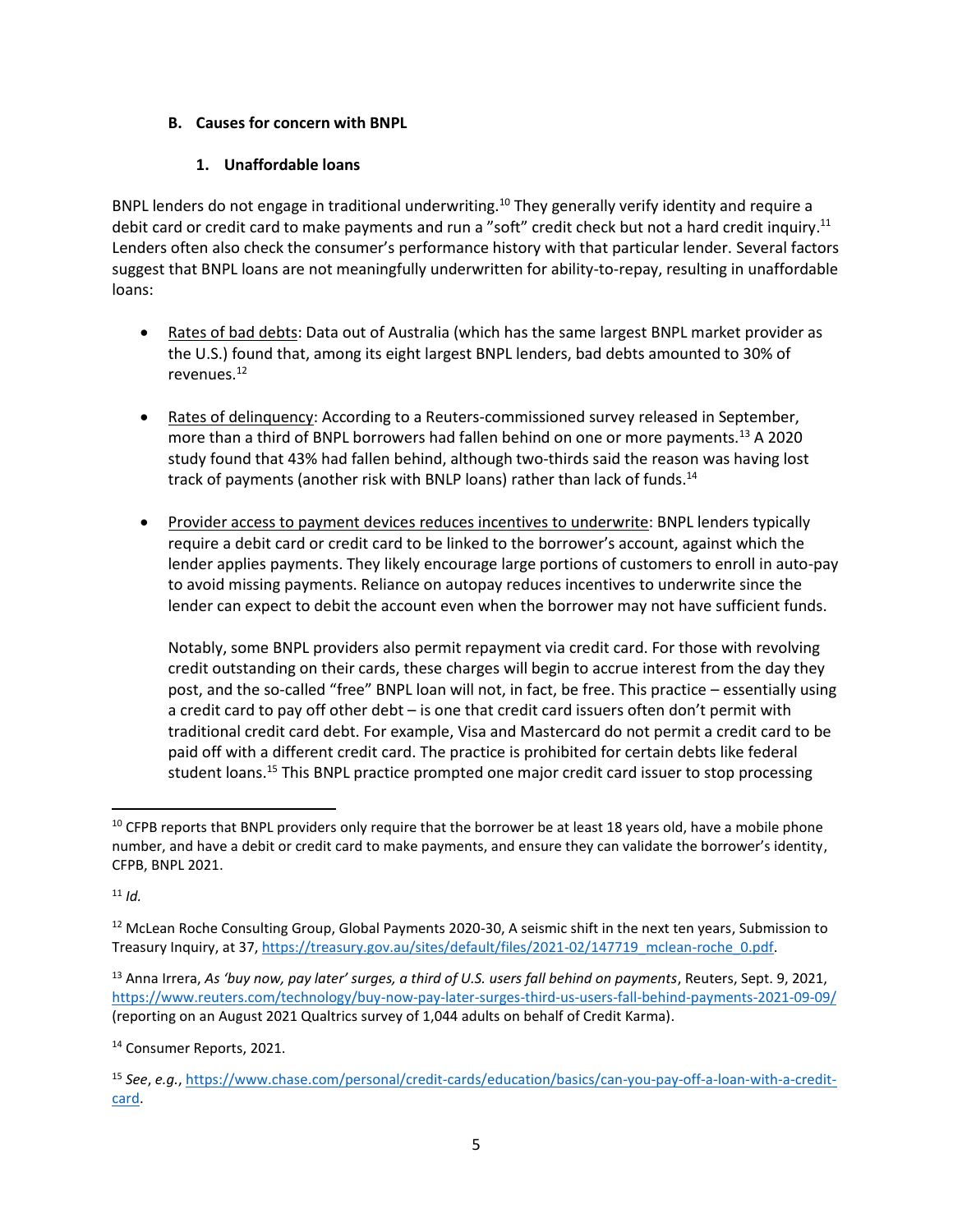credit card payments to BNPL lenders, noting that BNPL loans can be risky for the consumer and the bank. $16$ 

- Multiple BNPL loans, potentially across BNPL lenders: One survey found that Quadpay and Sezzle borrowers average four-to-five transactions per month; Afterpay and Klarna borrowers four per month; Affirm borrowers two per month.<sup>17</sup> Without credit reporting (discussed further below), the borrower's BNPL debts across lenders are not aggregated anywhere and, even with credit checking, lenders (BNPL or other lenders) have no lens into how much BNPL debt borrowers are carrying. There are reports in the U.K. of retailers offering five different BNPL deals for the same purchase, which the consumer could use cumulatively to amass the amount of credit needed to make the single purchase. $^{18}$
- Buying more with BNPL than without: One survey found that nearly half of BNPL borrowers spent  $10-40+$  percent more using BNPL than with a credit card.<sup>19</sup> Indeed, as discussed further in the following section, the BNPL business model relies on merchant payments which presumably merchants are willing to make because they see more or larger purchases resulting.
- Lending to those who may lack capacity for more credit: Those who cannot qualify for other credit – whom some BNPL lenders claim to be helping especially – often do not qualify for other credit because they have been overburdened by credit already and cannot afford to repay more credit.<sup>20</sup>

Of note, earlier this year, the U.K. Financial Conduct Authority (FCA) announced plans to supervise BNPL providers, and reforms contemplated included requiring hard credit checks and affordability assessments.<sup>21</sup> Just this month, major BNPL lender Klarna announced it will give consumers the option

<sup>16</sup> Byron Kaye, *Capital One stops 'risky' buy-now-pay-later credit card transactions*, Reuters, Dec. 7, 2020, [https://www.reuters.com/article/us-capital-one-fin-payments/capital-one-stops-risky-buy-now-pay-later-credit](https://www.reuters.com/article/us-capital-one-fin-payments/capital-one-stops-risky-buy-now-pay-later-credit-card-transactions-idUSKBN28H0OR?il=0)[card-transactions-idUSKBN28H0OR?il=0.](https://www.reuters.com/article/us-capital-one-fin-payments/capital-one-stops-risky-buy-now-pay-later-credit-card-transactions-idUSKBN28H0OR?il=0) Capital One has since announced it will test its own BNPL product but has not changed its practice of not permitting BNPL lenders to charge against its credit card.

<sup>&</sup>lt;sup>17</sup> Cardify, Convenience, Debt, and Novelty: Analyzing BNPL Consumer Data (Sept. 8, 2021), [https://www.cardify.ai/reports/bnpl-trend-report.](https://www.cardify.ai/reports/bnpl-trend-report)

<sup>18</sup> Matthew Vincent, *FCA calls for full regulation of 'buy now, pay later' credit: UK financial watchdog finds 'significant potential' for consumer harm*, Financial Times, Feb. 2, 2021, [https://www.ft.com/content/2c9bd737-](https://www.ft.com/content/2c9bd737-80a6-45d7-a7f3-bf672850b3bd) [80a6-45d7-a7f3-bf672850b3bd.](https://www.ft.com/content/2c9bd737-80a6-45d7-a7f3-bf672850b3bd)

<sup>19</sup> Consumer Reports, 2021 (citing Cardify.ai survey).

<sup>20</sup> *See*, *e.g*., Which?, Under Pressure: Who uses BNPL, Policy Report, at 24 (May 2021) (explaining why some BNPL borrowers may use BNPL because they believe they cannot access other forms of credit: "It may also be that BNPL brands make credit available to people for whom other forms of credit are not affordable.").

<sup>21</sup> Matthew Vincent, *FCA calls for full regulation of 'buy now, pay later' credit: UK financial watchdog finds 'significant potential' for consumer harm*, Financial Times, Feb. 2, 2021[, https://www.ft.com/content/2c9bd737-](https://www.ft.com/content/2c9bd737-80a6-45d7-a7f3-bf672850b3bd) [80a6-45d7-a7f3-bf672850b3bd.](https://www.ft.com/content/2c9bd737-80a6-45d7-a7f3-bf672850b3bd)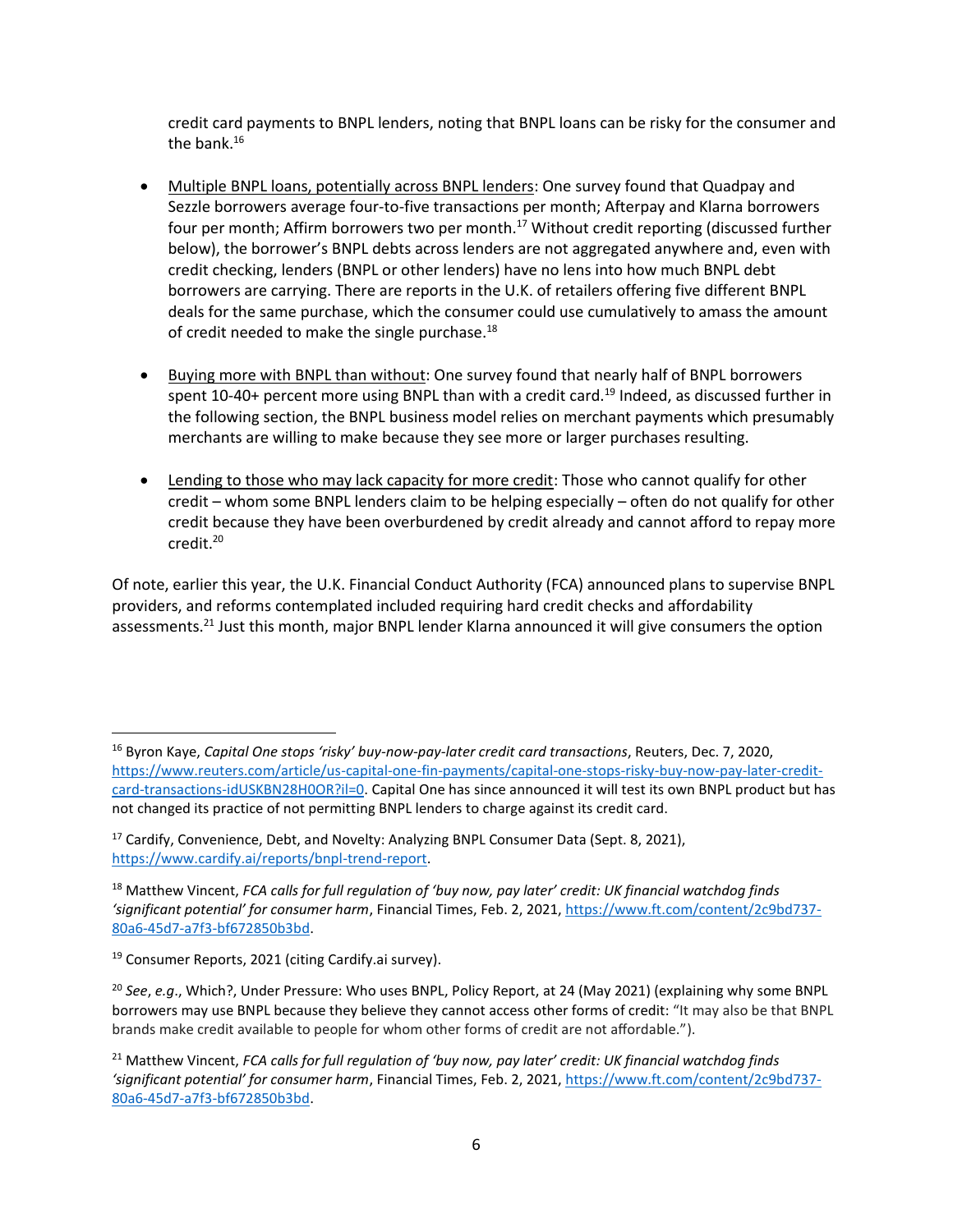to share bank account transactional data that Klarna will use to determine their ability to repay.<sup>22</sup> While we are skeptical that establishing this policy as optional is likely to lead to the dramatic change needed in assessing affordability in the BNPL space, the policy illustrates the feasibility of BNPL lenders' conducting meaningful underwriting.<sup>23</sup>

The consequences of unaffordable BNPL loans can be severe. When the borrower's BNPL loan is linked to a bank account that lacks sufficient funds for payment, the BNPL lender's payment attempts will typically trigger highly punitive non-sufficient funds (NSF) and/or overdraft fees. These fees in turn are highly associated with closed bank accounts and exclusion from the financial system. Or, the borrower may have sufficient funds for the BNPL payment but then be left without sufficient funds for other essential living expenses or debts.<sup>24</sup> And many BNPL providers charge their own late or returned payment fees on top of the fees charged by banks.

## **2. Merchant subsidy-driven business model, today and as competition increases**

The BNPL business model is driven by BNPL lenders' relationships with merchants. Afterpay, for example, reportedly earns 3-6% of the purchase price plus a \$0.30 fee per transaction<sup>25</sup> (significantly more than credit card interchange fees).<sup>26</sup> BNPL lenders market themselves to the merchant on the basis that their partnership will drive increased sales volume. A report commissioned by the U.K. FRA reports that, anecdotally, some BNPL providers claim they will increase sales by 30%.<sup>27</sup> It notes that Klarna refers to "increased conversion" rates to describe shoppers who complete purchases.<sup>28</sup> Afterpay boasts estimates that it drove \$8.2 billion in new sales revenue for merchants in 2021 (representing an 11% increase in profit margin); that the average Afterpay merchant obtains almost 13% more new customers; and that "basket sizes [i.e., shopping carts] are 17% higher in value" than before Afterpay:<sup>29</sup>

<sup>23</sup> *[Id.](https://www.cnbc.com/2021/10/17/klarna-tightens-credit-checks-in-uk-ahead-of-buy-now-pay-later-rules.html)*

<sup>27</sup> Woolard Review at 47.

<sup>28</sup> *Id.*

<sup>22</sup> Ryan Browne, *Klarna strengthens credit checks in the UK as regulators crack down on 'buy now, pay later'*, CNBC, Oct. 18, 2021, [https://www.cnbc.com/2021/10/17/klarna-tightens-credit-checks-in-uk-ahead-of-buy-now-pay](https://www.cnbc.com/2021/10/17/klarna-tightens-credit-checks-in-uk-ahead-of-buy-now-pay-later-rules.html)[later-rules.html.](https://www.cnbc.com/2021/10/17/klarna-tightens-credit-checks-in-uk-ahead-of-buy-now-pay-later-rules.html)

<sup>&</sup>lt;sup>24</sup> One major U.K. bank reported that, in November 2020, 10% of its customers who had made a payment to two large BNPL providers had exceeded their overdraft allowance in the same period. Financial Conduct Authority, The Woolard Review – A review of change and innovation in the unsecured credit market, at 49 (Feb. 2, 2021), <https://www.fca.org.uk/publication/corporate/woolard-review-report.pdf> ("Woolard Review").

<sup>25</sup> Tristan Rose, *How Does Afterpay Make Money (Business and Revenue Model)* (Oct. 7, 2021), [https://entrepreneur-360.com/how-does-afterpay-make-money-13180.](https://entrepreneur-360.com/how-does-afterpay-make-money-13180)

<sup>26</sup> Brian Riley, *The Buy Now Pay Later Merchant Proposition: Credit Card Interchange Is Cheaper*, Mar. 26, 2021, [https://www.mercatoradvisorygroup.com/Templates/BlogPost.aspx?id=9029&blogid=25506.](https://www.mercatoradvisorygroup.com/Templates/BlogPost.aspx?id=9029&blogid=25506)

 $29$  Accenture (Commissioned by Afterpay) (data and graphic on following page).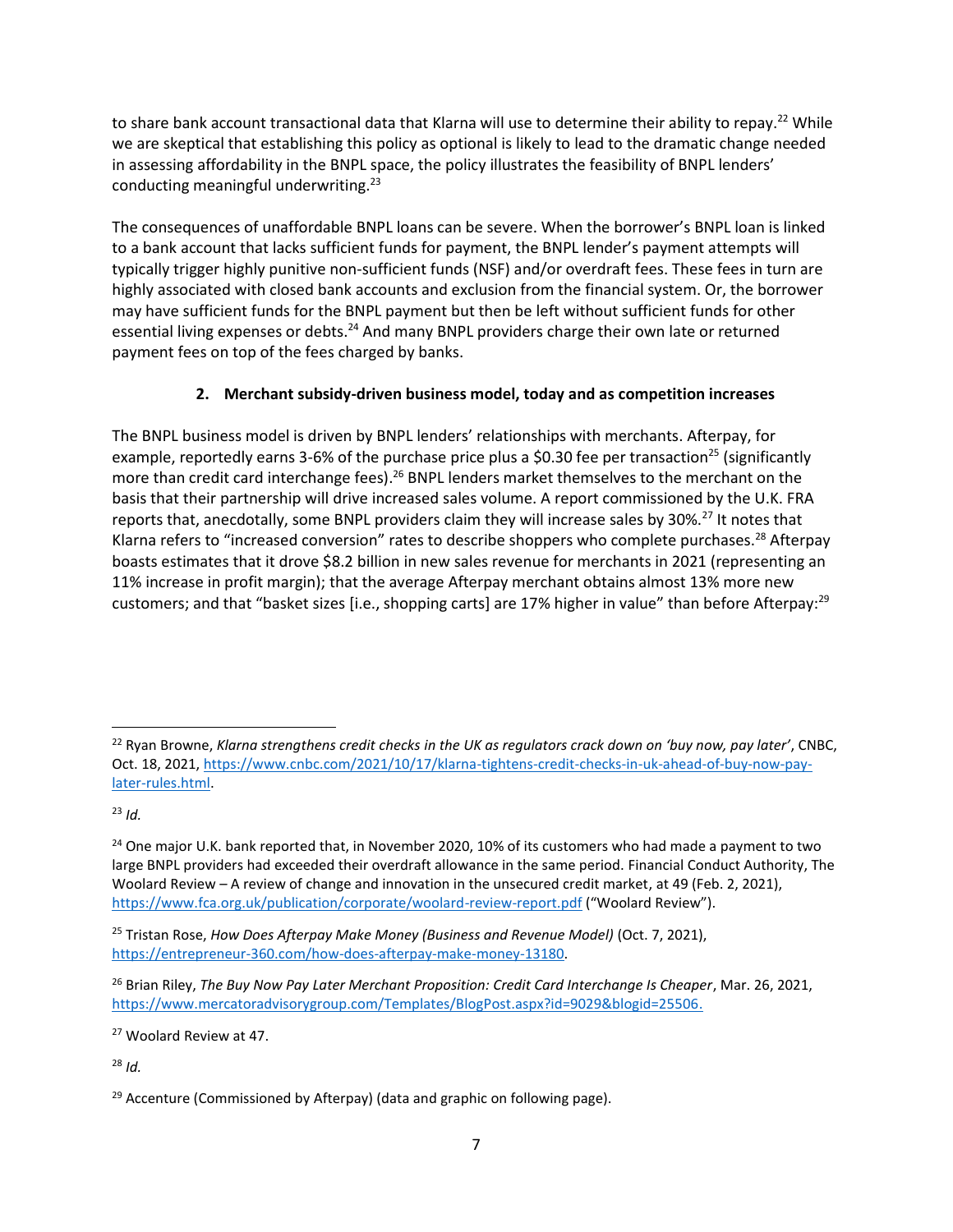

Thus, there is concern that the entire business model rests on driving borrowers to purchase items they would not otherwise buy, which is concerning in and of itself and even more so when coupled with lack of underwriting for affordability.

Another risk is that merchants may seek to recoup the charges they pay BNPL lenders through hidden charges in the form of inflated prices and/or extra fees on BNPL purchases.

Moreover, as this market continues to grow, increased competition may create downward pressure on the merchant subsidy. This raises questions about whether lenders will seek to compensate for lower merchant subsidies, either through the interest rate, or through additional fees, or by more aggressively pushing purchase volume without affordability assessments.

### **3. Reliance on late fees, for some providers**

Some BNPL lenders charge late fees.<sup>30</sup> For example, Afterpay charges late fees of the lesser of \$8 or 25% of the purchase.<sup>31</sup> A report out of Australia found that Afterpay's total late fees were "very high," amounting to up to 68% APR.<sup>32</sup>

One U.K. survey found that about 20% of respondents had missed a payment,<sup>33</sup> and substantial portions of those borrowers, as reflected in the chart below, reported having been charged a late fee, as well as receiving a letter from a debt collection agency or being visited by debt collectors:

<sup>30</sup> CFPB, BNPL 2021.

<sup>31</sup> Trina Paul*, Afterpay review: Everything you need to know about this short-term 'buy-now, pay later' option*, CNBC, Oct. 31, 2021, [https://www.cnbc.com/select/afterpay-review/.](https://www.cnbc.com/select/afterpay-review/)

<sup>&</sup>lt;sup>32</sup> McLean Roche Consulting Group, Global Payments 2020-30, A seismic shift in the next ten years, Submission to Treasury Inquiry, at 39[, https://treasury.gov.au/sites/default/files/2021-02/147719\\_mclean-roche\\_0.pdf.](https://treasury.gov.au/sites/default/files/2021-02/147719_mclean-roche_0.pdf)

<sup>33</sup> *See*, *e.g*., Which?, Under Pressure: Who uses BNPL, Policy Report, at 21 (May 2021).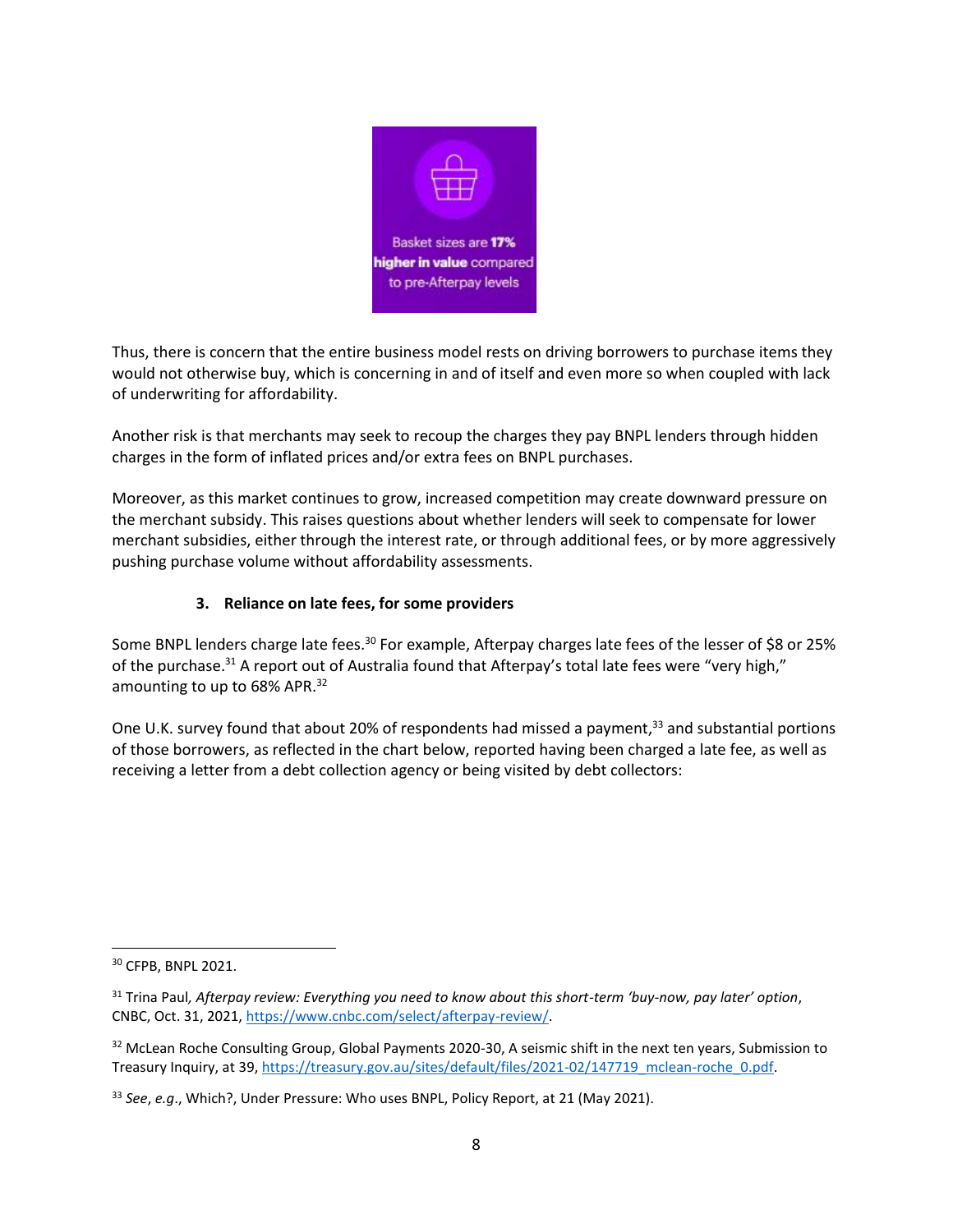#### **Figure 2:**

|                                                            | <b>Klarna</b>  | <b>ClearPay</b> | Laybuy         | <b>OpenPay</b> | Payl8r      | <b>Flava</b>   |
|------------------------------------------------------------|----------------|-----------------|----------------|----------------|-------------|----------------|
| Base                                                       | 138            | 100             | 74             | 86             | 64          | 65             |
| I have had<br>my account<br>blocked and/or<br>suspended    | 37%            | 39%             | 47%<br>83 TAN  | 51%            | 48%         | 49%<br>---     |
| I was charged<br>a late fee                                | Not applicable | 54%             | 57%            | 58%            | 53%         | Not applicable |
| I received a<br>letter from a<br>debt collection<br>agency | 51%            | 39%             | interit<br>51% | 49%            | 2326<br>64% | Not applicable |
| I was visited<br>by debt<br>collectors                     | 39%            | Michail<br>34%  | 43%            | 55%*           | 55%         | Not applicable |
| <b>My credit</b><br>rating was<br>damaged                  | Not applicable | 42%             | 54%            | Not applicable | 55%         | Not applicable |

#### Table 2: Breakdown of consequences BNPL users who had missed a payment claimed to have experienced, by brand

**SOURCE: Which?, Under Pressure: Who Uses BNPL, Policy Report (May 2021) 34**

#### **4. Evasion of state credit laws**

Though BNPL loans may skirt TILA regulation, many state laws define credit more broadly. The California Department of Business Oversight (DBO) brought enforcement actions against three BNPL lenders for making loans within the state without obtaining the required license. The agency found that the lenders' practice of purchasing purported credit sales contracts from merchants (rather than registering as consumer finance lenders and explicitly lending themselves) was "structured to evade otherwise applicable consumer protections."<sup>35</sup> Settlements with these lenders collectively resulted in refunds of fees of approximately \$1.9 million.<sup>36</sup>

DBO also issued a legal opinion concluding that BNPL products are indeed "loans" under the California Financing Law, since the Civil Code defines a loan as "a contract by which one delivers a sum of money to another, and the latter agrees to return at a future time a sum equivalent to that which they

<sup>34</sup> *Id.* at 23.

<sup>35</sup> [https://dfpi.ca.gov/2020/03/16/point-of-sale-lender-afterpay-agrees-to-cease-illegal-loans-pay-refunds-in](https://dfpi.ca.gov/2020/03/16/point-of-sale-lender-afterpay-agrees-to-cease-illegal-loans-pay-refunds-in-settlement-with-the-department-of-business-oversight/)[settlement-with-the-department-of-business-oversight/;](https://dfpi.ca.gov/2020/03/16/point-of-sale-lender-afterpay-agrees-to-cease-illegal-loans-pay-refunds-in-settlement-with-the-department-of-business-oversight/) [https://dfpi.ca.gov/2020/01/16/point-of-sale-lender](https://dfpi.ca.gov/2020/01/16/point-of-sale-lender-sezzle-agrees-to-cease-illegal-loans-pay-refunds-in-settlement-with-the-california-department-of-business-oversight/)[sezzle-agrees-to-cease-illegal-loans-pay-refunds-in-settlement-with-the-california-department-of-business](https://dfpi.ca.gov/2020/01/16/point-of-sale-lender-sezzle-agrees-to-cease-illegal-loans-pay-refunds-in-settlement-with-the-california-department-of-business-oversight/)[oversight/.](https://dfpi.ca.gov/2020/01/16/point-of-sale-lender-sezzle-agrees-to-cease-illegal-loans-pay-refunds-in-settlement-with-the-california-department-of-business-oversight/)

<sup>36</sup> [https://dfpi.ca.gov/2020/04/22/point-of-sale-lender-quadpay-agrees-to-cease-illegal-loans-pay-refunds-in](https://dfpi.ca.gov/2020/04/22/point-of-sale-lender-quadpay-agrees-to-cease-illegal-loans-pay-refunds-in-settlement-with-the-california-department-of-business-oversight/)[settlement-with-the-california-department-of-business-oversight/.](https://dfpi.ca.gov/2020/04/22/point-of-sale-lender-quadpay-agrees-to-cease-illegal-loans-pay-refunds-in-settlement-with-the-california-department-of-business-oversight/)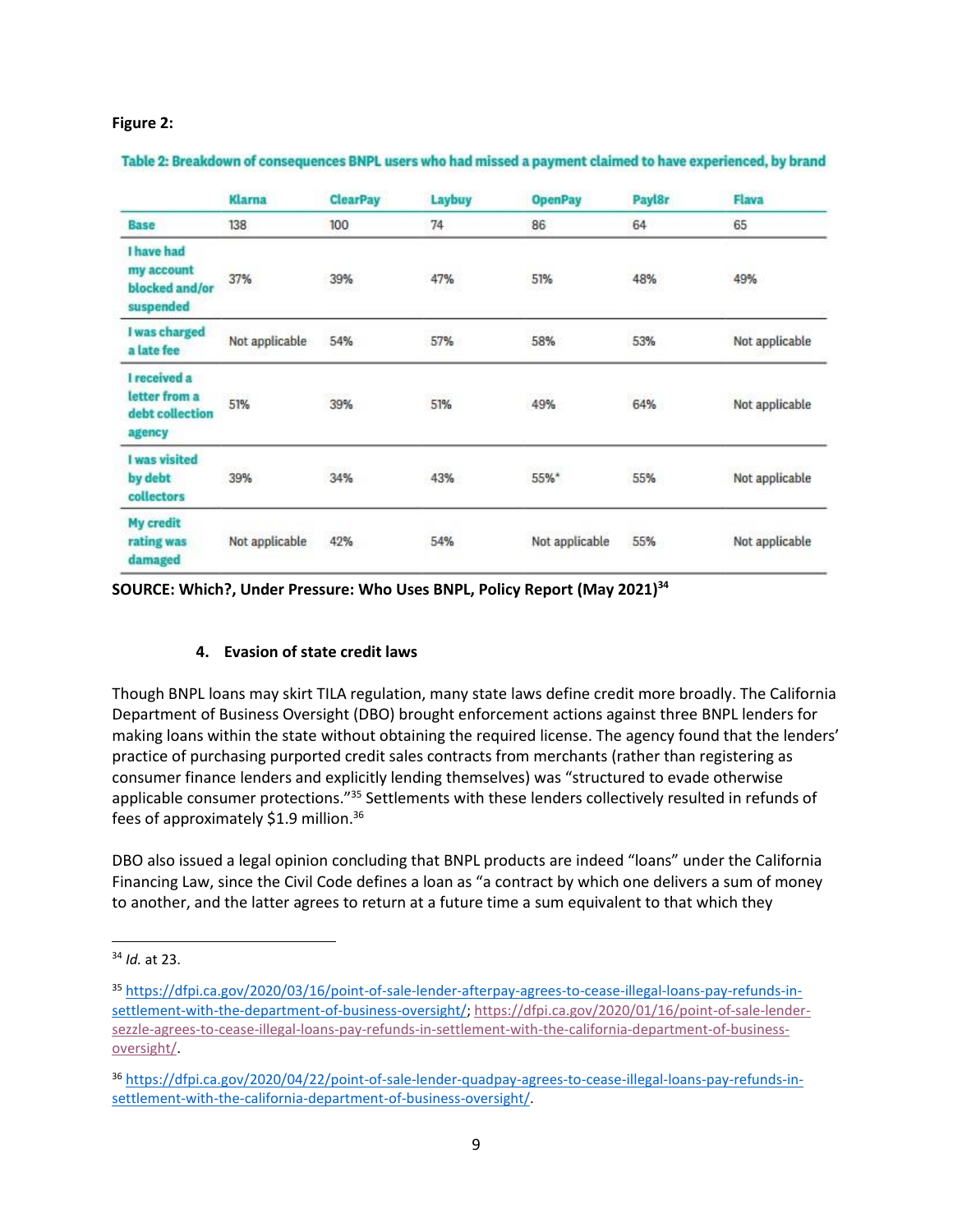borrowed."<sup>37</sup> BNPL lenders then typically obtained consumer finance licenses in California during 2020 and, as a result, the California Department of Financial Protection and Innovation was able to begin gathering data.

# **5. Dispute protections**

Unlike a credit card, BNPL does not provide dispute protections, and product returns can be complicated. Even if a borrower returns an item financed through a BNPL loan, the borrower may have to keep paying the BNPL lender at least until the merchant and lender sort out the return.

## **6. Interaction with credit reporting**

Most BNPL lenders do not report repayment to credit reporting agencies.<sup>38</sup> As a result, BNPL does not typically enable people to build or improve credit scores. When BNPL lenders do report to credit bureaus, late payments may negatively affect credit history.<sup>39</sup> One survey found that of the 38% of BNPL borrowers who responded that they had missed a payment, 72% saw their credit scores decline thereafter.<sup>40</sup>

Another effect of lack of reporting is that regulated providers that do check credit reports will not see a BNPL borrower's full credit picture, complicating the ability of other credit providers to make informed credit assessments. Indeed, those BNPL lenders that check a credit report before making a loan typically do a so-called "soft pull," which means that other creditors will not even see that there was an application for credit.

# **7. Targeting youth market**

A number of studies show that BNPL is much more prevalent among younger consumers than older consumers. One study found that of those who participated in a BNPL program last year, 27% were aged 19 to 25, while 48% were 26 to 34.<sup>41</sup> Another study found that nearly half of Gen Z consumers (roughly

<sup>38</sup> CFPB, BNPL 2021.

<sup>39</sup> *Id.*

<sup>37</sup> [https://dfpi.ca.gov/2019/12/30/dbo-denies-lending-license-sought-by-unregulated-point-of-sale-financer-and](https://dfpi.ca.gov/2019/12/30/dbo-denies-lending-license-sought-by-unregulated-point-of-sale-financer-and-issues-related-legal-opinion/)[issues-related-legal-opinion/.](https://dfpi.ca.gov/2019/12/30/dbo-denies-lending-license-sought-by-unregulated-point-of-sale-financer-and-issues-related-legal-opinion/) The opinion acknowledges that BNPL contracts bear similarities to retail installment sales contracts, which are not loans, but concludes based on its analysis of a range of factors that the substance of the BNPL transaction is a loan. These factors include the intent of the parties, whether the merchant and third party are closely related or have a preexisting relationship, whether the third party assumes the contract at the point of sale or later, whether the third party determines eligibility for the contract, and whether the transaction would be regulated under another law.

<sup>40</sup> Gaby Lapera, *72% of Americans saw their credit scores drop after missing a 'buy now, pay later' payment, survey finds*, Feb. 8, 2021[, https://www.creditkarma.com/insights/i/buy-now-pay-later-missed-payments.](https://www.creditkarma.com/insights/i/buy-now-pay-later-missed-payments)

<sup>41</sup> Consumer Reports, 2021 (citing Cardify.ai).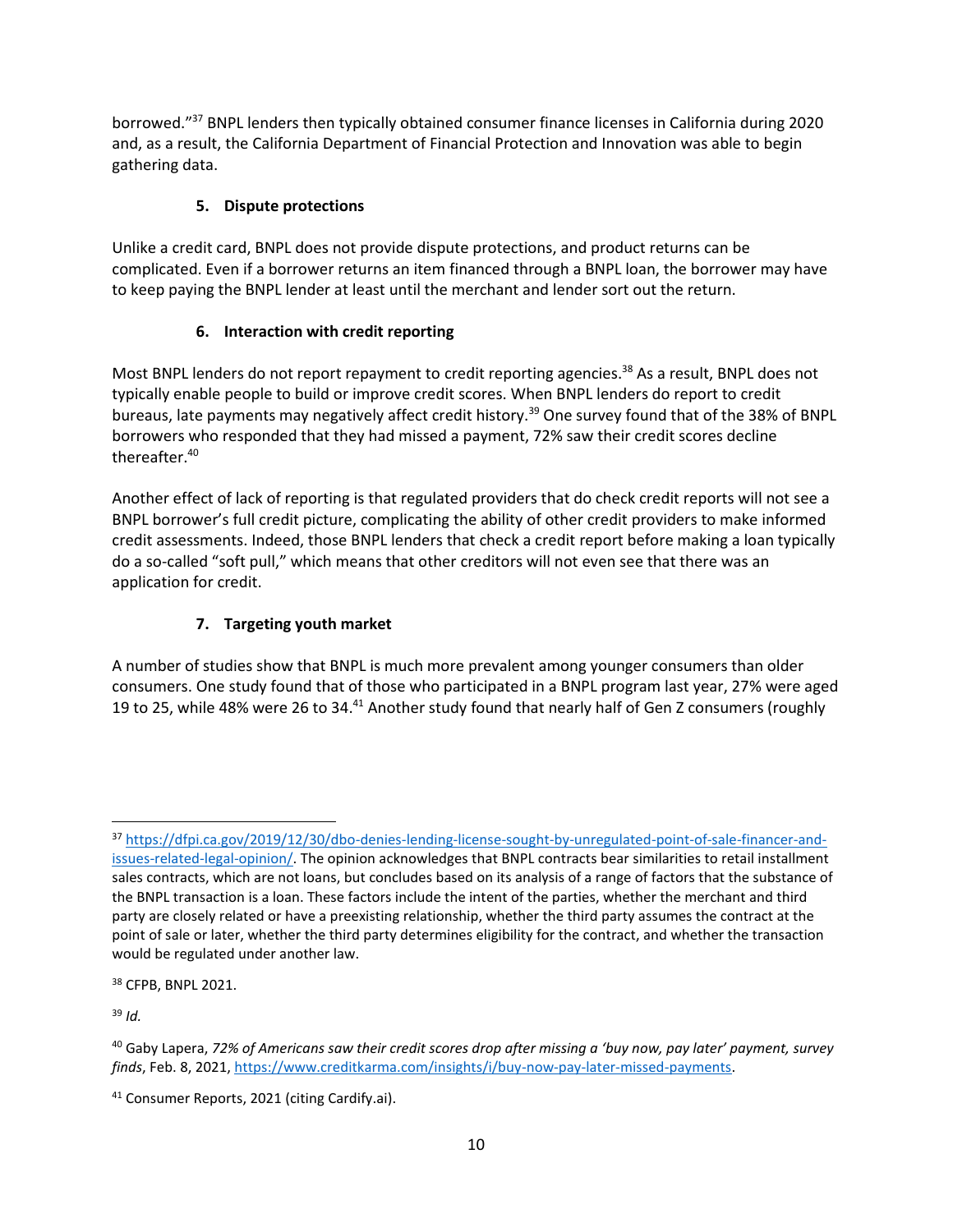age 18-24) had used BNPL to pay for purchases of \$100 or less.<sup>42</sup> It also found that more than half of Gen Z or millennials (roughly 18-30 years old) had missed at least one payment.<sup>43</sup>

BNPL could be saddling young people with unaffordable debt, with long-term consequences. A UK case study concluded that BNPL marketing "overwhelmingly draw[s] on images of young people, and typically young women."<sup>44</sup> The CA DBO found that Afterpay, "[l]ike other point-of-sale financers, targets young consumers who are unable to qualify for traditional financing options like credit cards."<sup>45</sup>

## **8. Fair lending concerns**

To the extent BNPL loans are underwritten, the process is largely if not exclusively algorithmically driven. It is thus subject to algorithmic bias, which reinforces the need for data and oversight to identify and address any fair lending concerns.

## **C. Recommendations addressing BNPL**

Whether or not BNPL is subject to TILA, CFPB has broad authority to identify and address risks it poses to consumers. The CFPB should engage in active oversight of BNPL lenders. In the near term, it should use its market monitoring authority to collect, analyze, and publish data from the largest providers (anonymized) to better identify risks within the market. It should subsequently issue a larger participant rule to define the market and draw a line to identify larger participants; it should then actively supervise those larger BNPL lenders to ensure, at a minimum, that they are not engaged in any unfair, deceptive, or abusive acts or practices or unlawful discrimination. CFPB could also study checking account data, which it should be collecting in any event in order to monitor bank overdraft practices, to study the interaction between BNPL products and borrowers' checking accounts, in particular NSF and overdraft fees. The Bureau should ultimately ensure that BNPL lenders are making loans only after determining the borrower's ability to repay, considering both income and expenses or obligations, and that the lenders are not charging unfair fees. BNPL borrowers should also be given rights to dispute transactions and obtain refunds analogous to those credit card users have. And the Bureau should ensure that providers are not violating the Electronic Fund Transfer Act's prohibition of conditioning the extension of credit on preauthorized electronic transfers.

We also strongly encourage states to require BNPL lenders to obtain state licenses and to consider collecting data to better illuminate the risks involved in these programs.

### **III. Earned Wage Access**

Note: The written testimony for today's hearing of Lauren Saunders of the National Consumer Law Center (on behalf of its low income clients) (NCLC) will cover earned wage access and faux earned wage

<sup>43</sup> *[Id.](https://www.reuters.com/technology/buy-now-pay-later-surges-third-us-users-fall-behind-payments-2021-09-09/)*

<sup>42</sup> Anna Irrera, *As 'buy now, pay later' surges, a third of U.S. users fall behind on payments*, Reuters, Sept. 9, 2021, <https://www.reuters.com/technology/buy-now-pay-later-surges-third-us-users-fall-behind-payments-2021-09-09/> (reporting on an August 2021 Qualtrics survey of 1,044 adults on behalf of Credit Karma).

<sup>44</sup> *See*, *e.g*., Which?, Under Pressure: Who uses BNPL, Policy Report, at 4 (May 2021).

<sup>45</sup> [https://dfpi.ca.gov/2020/03/16/point-of-sale-lender-afterpay-agrees-to-cease-illegal-loans-pay-refunds-in](https://dfpi.ca.gov/2020/03/16/point-of-sale-lender-afterpay-agrees-to-cease-illegal-loans-pay-refunds-in-settlement-with-the-department-of-business-oversight/)[settlement-with-the-department-of-business-oversight/.](https://dfpi.ca.gov/2020/03/16/point-of-sale-lender-afterpay-agrees-to-cease-illegal-loans-pay-refunds-in-settlement-with-the-department-of-business-oversight/)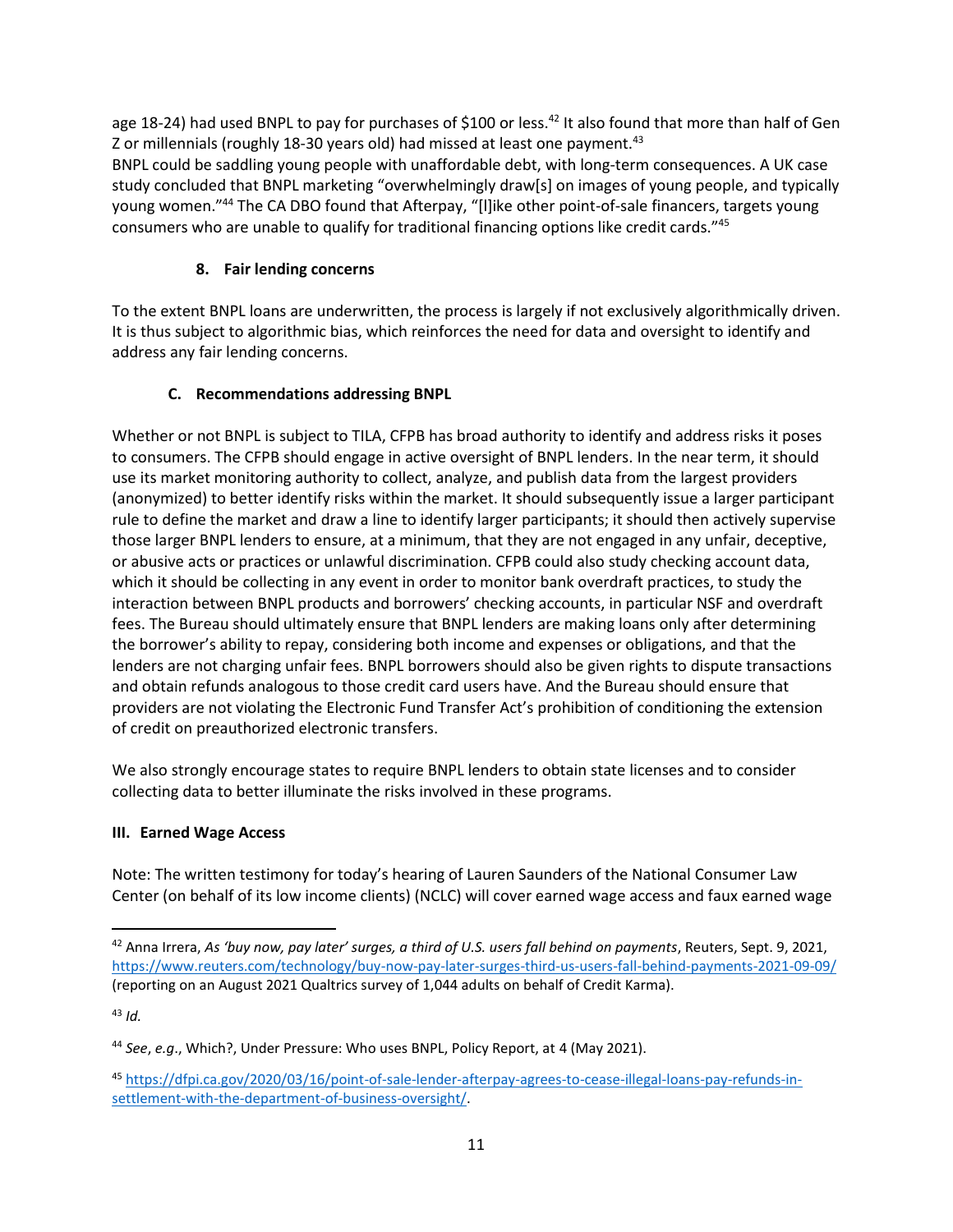access products in more detail than our sections III and IV do here. We generally share the concerns discussed in her testimony.

We begin by being clear about what we mean by "earned wage access" (EWA) programs. EWA programs, at a minimum, are (1) integrated with the employer, (2) extended based on earned wages verified via the employer or its payroll provider, (3) repaid solely via deduction from the borrower's pay, without permitting the provider to access the borrower's checking account or other payment mechanism, and (4) without debt collection efforts when the borrower's pay is insufficient to repay to the advance.

A "fintech" provider that attempts to position itself as an EWA provider, but is not employer-integrated and takes authorization to debit the borrower's checking account to repay the loan, is not in fact an EWA provider and poses heightened risks to consumers. We discuss faux EWA products in Section IV below.

EWA products have soared in use in recent years, with estimated volume nearly tripling from 2018 (\$3.2 billion) to 2020 (\$9.5 billion). Three of the four largest employers are reported to be offering EWA to their employees. Particularly given this exploding growth, we appreciate the Task Force's the attention to this market.



#### Figure 4: EWA Market Growth

Source: Aite Group

# **SOURCE: Leslie Parrish, Making Ends Meet: On-Demand Pay and Employer-Based Loans, Aite Group LLC (Feb. 2021)<sup>46</sup>**

EWA programs offer consumers an advance on wages at typically a fraction of the cost of typical payday loans and without the severe risks involved when lenders take access to a borrower's checking account. Users of one EWA provider responded in a survey that their use of the product was decreasing their

<sup>46</sup> Leslie Parrish, Making Ends Meet: On-Demand Pay and Employer-Based Loans, Aite Group LLC, at 17 (Feb. 2021), [https://aite-novarica.com/report/making-ends-meet-demand-pay-and-employer-based-loans.](https://aite-novarica.com/report/making-ends-meet-demand-pay-and-employer-based-loans)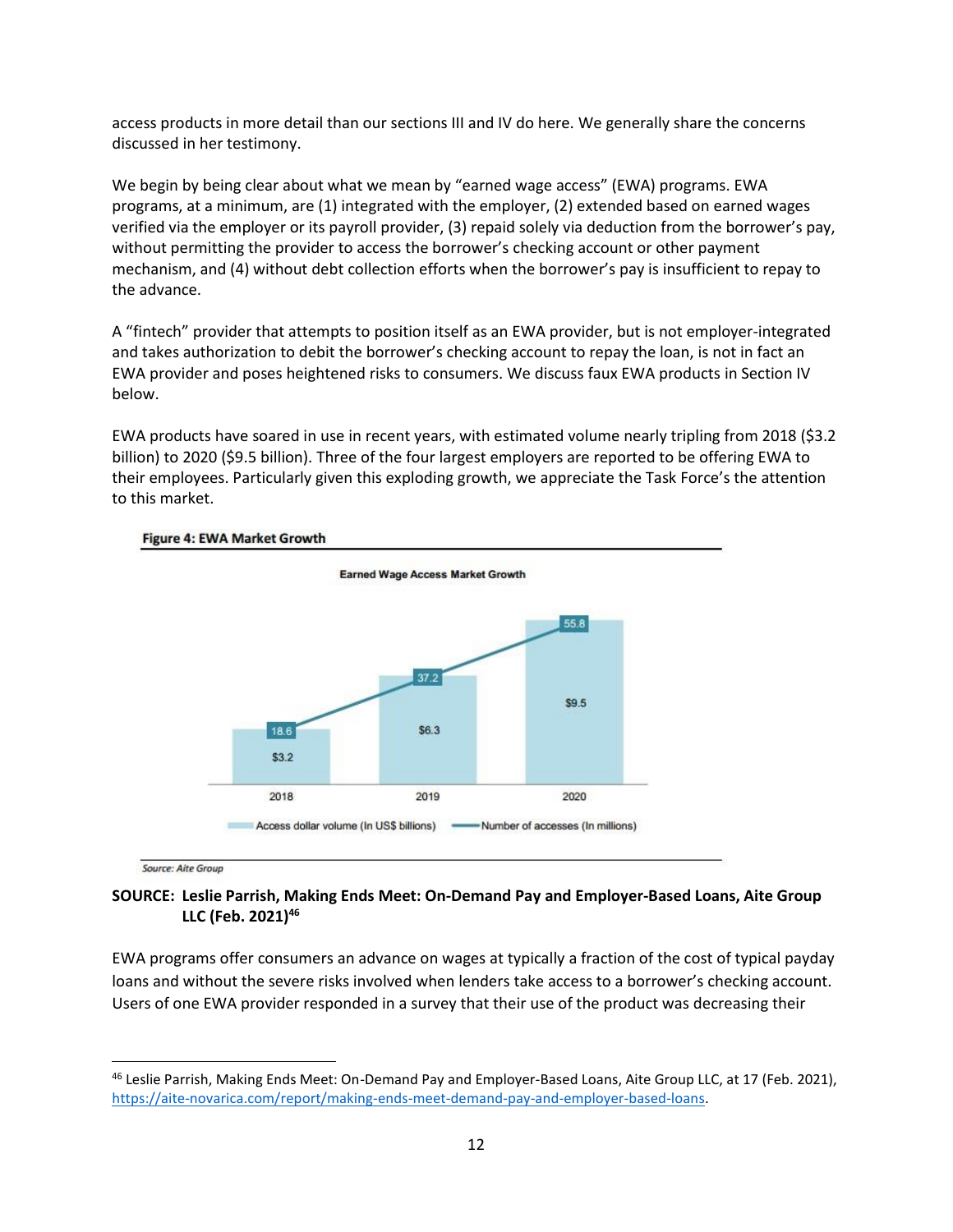usage of payday loans and overdraft fees.<sup>47</sup> This is welcome news, and we should continue to monitor the extent to which these products replace rather than pile on to higher-cost credit. But even a clearly better option should not get a free regulatory pass.

The CFPB, under prior leadership in 2020, determined that EWAs in certain circumstances do not constitute a "debt" and thus cannot be considered "credit" under the Truth In Lending Act. We disagree with this conclusion and much of the rationale the Bureau applied to reach it; these concerns are detailed in a letter CRL and the National Consumer Law Center (on behalf of its low income clients) submitted jointly to CFPB last month<sup>48</sup> and are shared by the nearly 100 consumer, labor, civil rights, legal services, faith, community and financial organizations that also weighed in with the Bureau.<sup>49</sup>

In short, an advance of wages by a third party, even if earned and even if repaid via payroll deduction, is a debt that the borrower must repay. And exempting EWA from "credit" at the federal level could have broad ramifications and pose risks to consumers, including at the state level. In state legislatures earlier this year, we saw a significant uptick in the efforts of EWA providers to earn explicit exclusions from state credit laws. The proposed legislation that would create such exclusions typically does not include limits on pricing, meaning that EWA providers could operate outside of credit laws that would otherwise prevent predatory pricing. Moreover, these efforts often involve excluding from credit laws not only EWA providers but also faux EWA providers; see further discussion in Section IV. below.

In other state activity, the California Department of Financial Protection and Innovation (DFPI) has entered into memoranda of understanding with a few EWA providers (Even, Payactiv and Branch) (as well as a faux EWA provider (Activehours, which does business under the name Earnin) and an "overdraft avoidance" product (Brigit)), as it collects data on these programs. The DFPI was clear that the MOUs do not reflect DFPI's approval of any business model or conclusion that they comply with the law. We have urged DFPI to regulate all of these products as credit under state law.<sup>50</sup>

EWAs are not without risks to consumers, and users of EWA may be particularly susceptible to harm. EWA borrowers are typically hourly, relatively low-wage workers. Research suggests that Hispanic adults and younger workers are more likely to use EWA than the population as a whole. Indeed, one study found the adoption rate among the general population was  $14\%$ ; among Hispanics, it was  $25\%$ <sup>51</sup>

[https://www.responsiblelending.org/sites/default/files/nodes/files/research-publication/group-comment-dfpi](https://www.responsiblelending.org/sites/default/files/nodes/files/research-publication/group-comment-dfpi-ewa-15mar2021.pdf)[ewa-15mar2021.pdf.](https://www.responsiblelending.org/sites/default/files/nodes/files/research-publication/group-comment-dfpi-ewa-15mar2021.pdf)

<sup>47</sup> [https://www.dailypay.com/blog/our-survey-says-dailypay-saves-employees/.](https://www.dailypay.com/blog/our-survey-says-dailypay-saves-employees/)

<sup>48</sup> *See* Letter from National Consumer Law Center & Center for Responsible Lending to CFPB (Oct. 12, 2021), [https://www.responsiblelending.org/sites/default/files/nodes/files/research-publication/crl-nclc-ewa-letter-to](https://www.responsiblelending.org/sites/default/files/nodes/files/research-publication/crl-nclc-ewa-letter-to-cfpb-oct2021.pdf)[cfpb-oct2021.pdf.](https://www.responsiblelending.org/sites/default/files/nodes/files/research-publication/crl-nclc-ewa-letter-to-cfpb-oct2021.pdf)

<sup>&</sup>lt;sup>49</sup> Letter from 96 consumer, labor, civil rights, legal services, faith, community and financial organizations and academics to CFPB (Oct. 12, 2021), [https://www.responsiblelending.org/research-publication/96-organizations](https://www.responsiblelending.org/research-publication/96-organizations-and-academics-urge-cfpb-regulate-fee-based-earned-wage-access)[and-academics-urge-cfpb-regulate-fee-based-earned-wage-access.](https://www.responsiblelending.org/research-publication/96-organizations-and-academics-urge-cfpb-regulate-fee-based-earned-wage-access)

<sup>50</sup> *See* Letter from National Consumer Law Center & Center for Responsible Lending to CA Department of Financial Protection and Innovation (Mar. 15, 2021),

<sup>&</sup>lt;sup>51</sup> Michael Moeser, Earned Wage Access: Faster wage payments disrupt the traditional payday, Original research from American Banker and Employee Benefit News (ebn), at 7 (June 2021), [https://www.americanbanker.com/research-report/faster-wage-payments-disrupt-the-traditional-payday.](https://www.americanbanker.com/research-report/faster-wage-payments-disrupt-the-traditional-payday)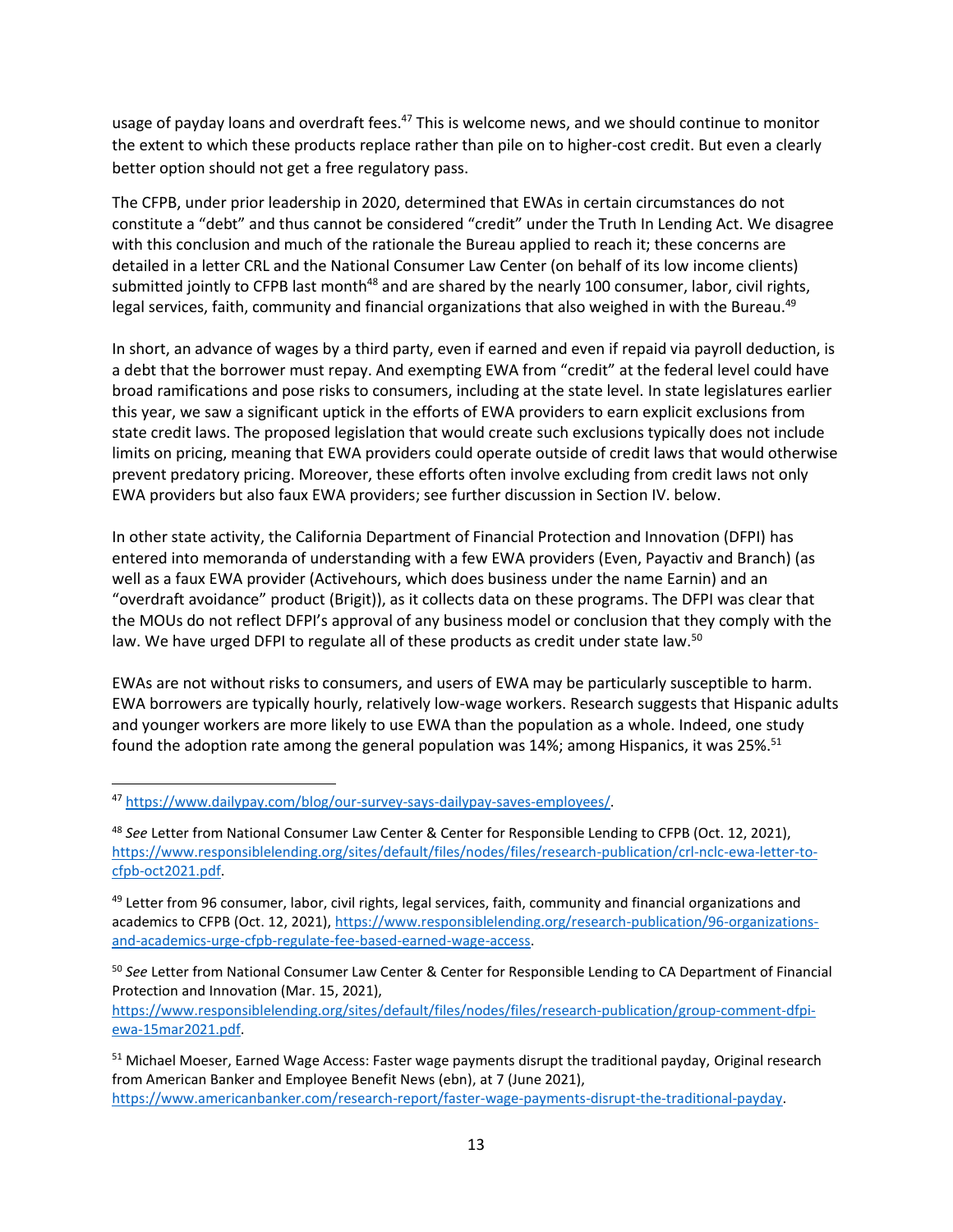Data show that consumers who use these advances tend to use them frequently,<sup>52</sup> which means costs can add up, particularly for the low-wage workers who tend to use the product. Where one advance is taken out simply to cover the gap left by repayment of a prior advance, consumers are essentially getting the benefit of only the initial advance but continuing to pay for each subsequent advance. Moreover, and critically, whatever EWA programs look like today may not be what they look like in the future if they are given a free regulatory pass: In a world where EWA is not considered credit at the state or federal level, a payday lender that manages to integrate itself with an employer could charge as high a rate it can get away with.

### **Top-line recommendations on EWAs:**

- CFPB should repeal or significantly amend its actions concluding that certain EWAs are not credit (see October 2021 letter from NCLC and CRL);<sup>53</sup>
- States should generally regulate EWA programs under their state credit laws.

### **IV. Faux Earned Wage Access, "Overdraft Avoidance" Products, and Others That Routinely Access the Borrower's Checking Account/Payment Device**

A product that purports to lend against earned wages but is not employer-integrated and takes access to the borrower's checking account is, for all intents and purposes, a payday loan. Indeed, the wages payday lenders lend against typically are earned to some degree, too. Though some newer products may be lower cost, even significantly, there is simply no reason these products should be regulated as something other than credit – subject to all applicable federal and state credit laws, including applicable interest rate limits.

These products can inflict severe financial harm on a borrower through their access to the borrower's checking account. When the borrower's account lacks sufficient funds for repayment, the borrower typically incurs non-sufficient fund (NSF) and/or overdraft fees triggered by the attempted repayment. Litigation against Earnin resulting in a \$3 million settlement described how when a borrower took out multiple Earnin advances within the same pay period, each individual repayment attempt for each individual advance triggered an NSF fee or an overdraft fee; a borrower was charged four \$29 fees within three days, totaling \$116, all directly triggered by Earnin's repayment attempts.<sup>54</sup>

<sup>52</sup> *See* Devina Khanna and Arjun Kaushal, Earned Wage Access and Direct-to-Consumer Advance Usage Trends, Financial Health Network, at 9-10 (April 2021)[, https://s3.amazonaws.com/cfsi-innovation-files-2018/wp](https://s3.amazonaws.com/cfsi-innovation-files-2018/wp-content/uploads/2021/04/26190749/EWA_D2C_Advance-_sage_Trends_FINAL.pdf)[content/uploads/2021/04/26190749/EWA\\_D2C\\_Advance-\\_sage\\_Trends\\_FINAL.pdf](https://s3.amazonaws.com/cfsi-innovation-files-2018/wp-content/uploads/2021/04/26190749/EWA_D2C_Advance-_sage_Trends_FINAL.pdf) (finding more than 70% of users took advances in consecutive semi-monthly periods over one year; 10% took advances consecutively for at least 10 semi-monthly periods; and 30% took advances in every semi-monthly period between their first and last advance during the period covered by the data -- on average, 6.5 monthly periods); Leslie Parrish, Employer-Based Loans and Early Pay: Disruption Reaching Scale, Aite, at 13-14 (April 2019), [https://aite-novarica.com/employer](https://aite-novarica.com/employer-based-loans-and-early-pay-disruption-reaching-scale)[based-loans-and-early-pay-disruption-reaching-scale.](https://aite-novarica.com/employer-based-loans-and-early-pay-disruption-reaching-scale)

<sup>53</sup> *See* Letter from National Consumer Law Center & Center for Responsible Lending to CFPB (Oct. 12, 2021), [https://www.responsiblelending.org/sites/default/files/nodes/files/research-publication/crl-nclc-ewa-letter-to](https://www.responsiblelending.org/sites/default/files/nodes/files/research-publication/crl-nclc-ewa-letter-to-cfpb-oct2021.pdf)[cfpb-oct2021.pdf.](https://www.responsiblelending.org/sites/default/files/nodes/files/research-publication/crl-nclc-ewa-letter-to-cfpb-oct2021.pdf)

<sup>54</sup> *Perks, et al. v. Activehours, Inc.. d/b/a, Earnin*, Case No. 5:19:cv-05543-BLF (N.D. Ca.)*,* Complaint at 6-7, [http://www.perksearninsettlement.com/media/3125364/aup\\_\\_class\\_action\\_complaint.pdf.](http://www.perksearninsettlement.com/media/3125364/aup__class_action_complaint.pdf)